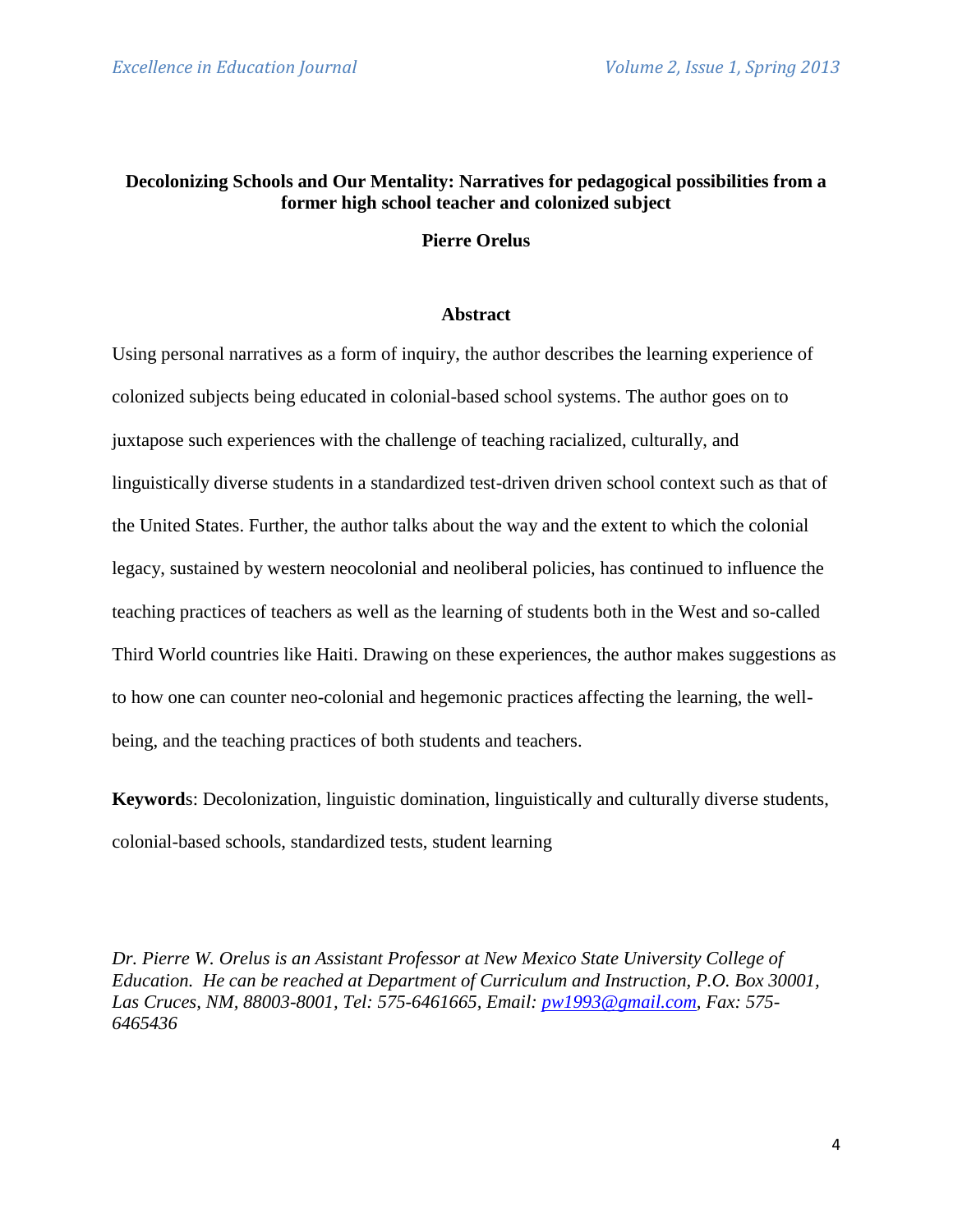For many critical educators, colonialism is still at work; its legacy continues to shape the practices of many institutions, such as schools, governments, churches, workplaces, and the mass media (Fanon, 1965; Kemph & Dei, 2006; Wa Thiong'o, 1986). Colonialism has been implemented through different educational, socio-economic, and political policies that have had a negative impact on the school system of many countries, particularly formerly colonized countries, as well as those that are currently occupied (Author, 2007; Dei, 2009; Loomba, 2002; Nkruma, 1965). The educational, socio-economic, political, and cultural disaster that colonialism has engendered may not be as obvious as neoliberalism, for example, partly because those in power have used the corporate media to gain the consent of people, including the poor, leading them to believe that they have benefited from global capitalism and the *free market*.

However, those who have presence of mind and are thus able to critically reflect on their direct experience with neocolonialism know this system mostly works for those who have created it (Fanon, 1963, 1965; Loomba, 2002; Wa Thiong'o, 1986; Young, 2006). In light of this view, I draw on personal and professional experiences teaching and being educated in a colonialbased, capitalist test-driven school system to examine the ways and the degree to which the legacy of colonialism continues to impact the learning, the subjectivity, and cultural and material conditions of colonial subjects, including linguistically and culturally diverse students. In the section that follows, I critically reflect on and examine my mis-education in a colonial-based school system. I go further to articulate what a democratic and participatory form of education should look like in a classroom context, arguing that this form of education aims at preparing students to become well-educated and informed critical citizens.

#### **My Mis-education in a Colonial-Based School System: A critical self-reflection**

As a high school student, who was educated in a school system that mimicked and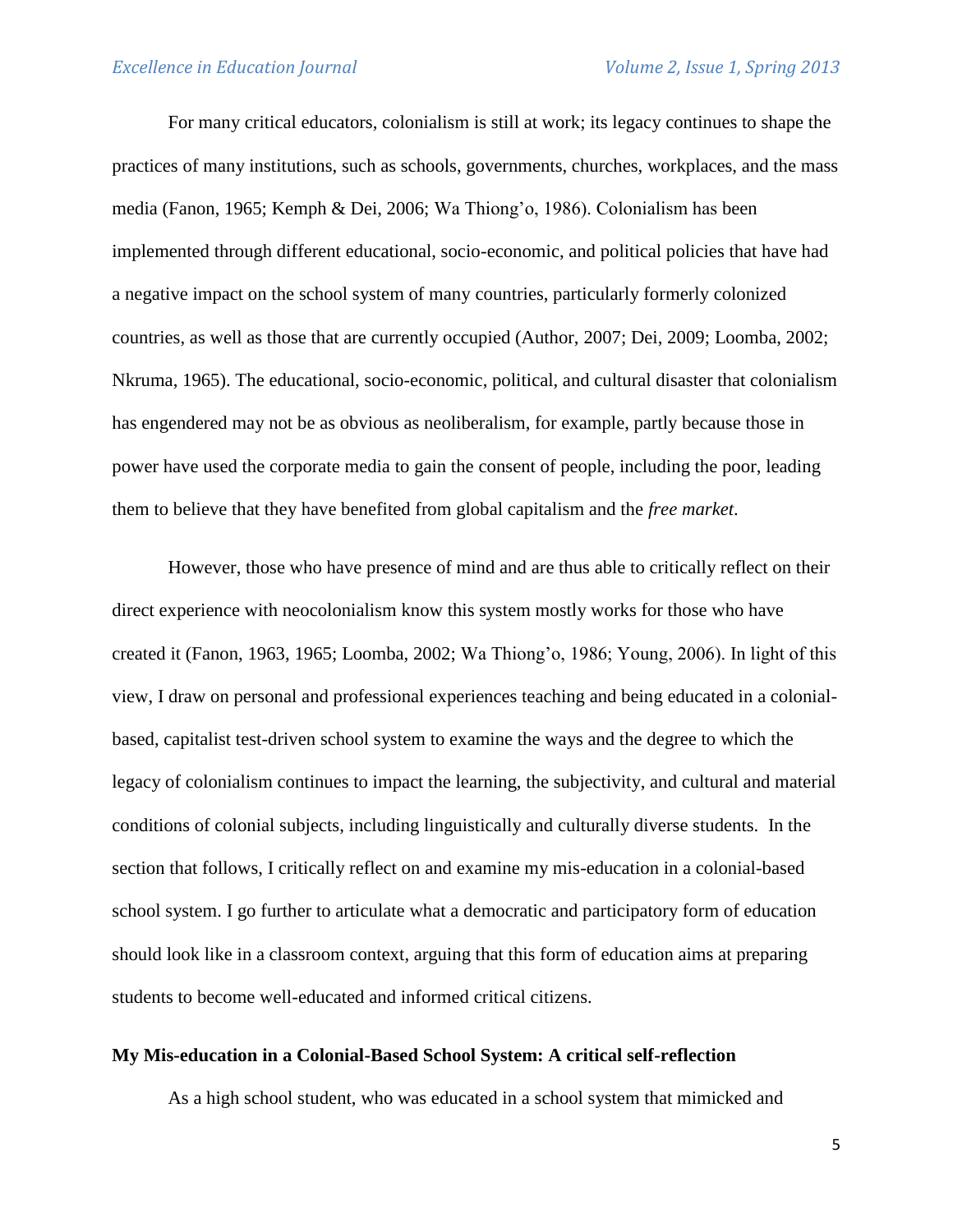followed the rules and teaching codes of the French colonial model of education, I was taught to believe that knowledge is something that is transferred mechanically from teachers to pupils. I was not allowed to challenge and engage in a dialogue with my teachers and peers during class. Instead, I was expected to sit, listen, and copy what the teachers wrote on the board. I was also expected to memorize and regurgitate back to my teachers what I "learned." Needless to say, the teaching procedure involved rote behavior, and most of my teachers failed to create space where I could use what I "learned" and linked it to real life situations beyond the classroom's walls and the collapsing fences that encircled the school building. I was not encouraged to make decisions on my own, to be a creative and an independent thinker, and to be a problem solver. While there was ample room in my classrooms for plenty meaningless activities, there was little room for teacher-student and student-student interactions.

As a prime example, I had to follow whatever my teachers assigned to me. My work was evaluated based on how well I followed what teachers did in class. I was mostly tested on what I was expected to copy in my notebooks even though my teacher's explanation was often unclear. I felt that poor thinking, writing, and reading skills that I acquired could only prepare me for routine and menial types of jobs in the real world. Freire (1993) in the *Pedagogy of the Oppressed* eloquently synthesizes this oppressive style of the education that I received. Freire summarizes it in these terms:

the teacher teaches and the students are taught;

the teachers knows everything and the students know nothing;

the teachers thinks and the students are taught about;

the teacher talks and the students listen-meekly;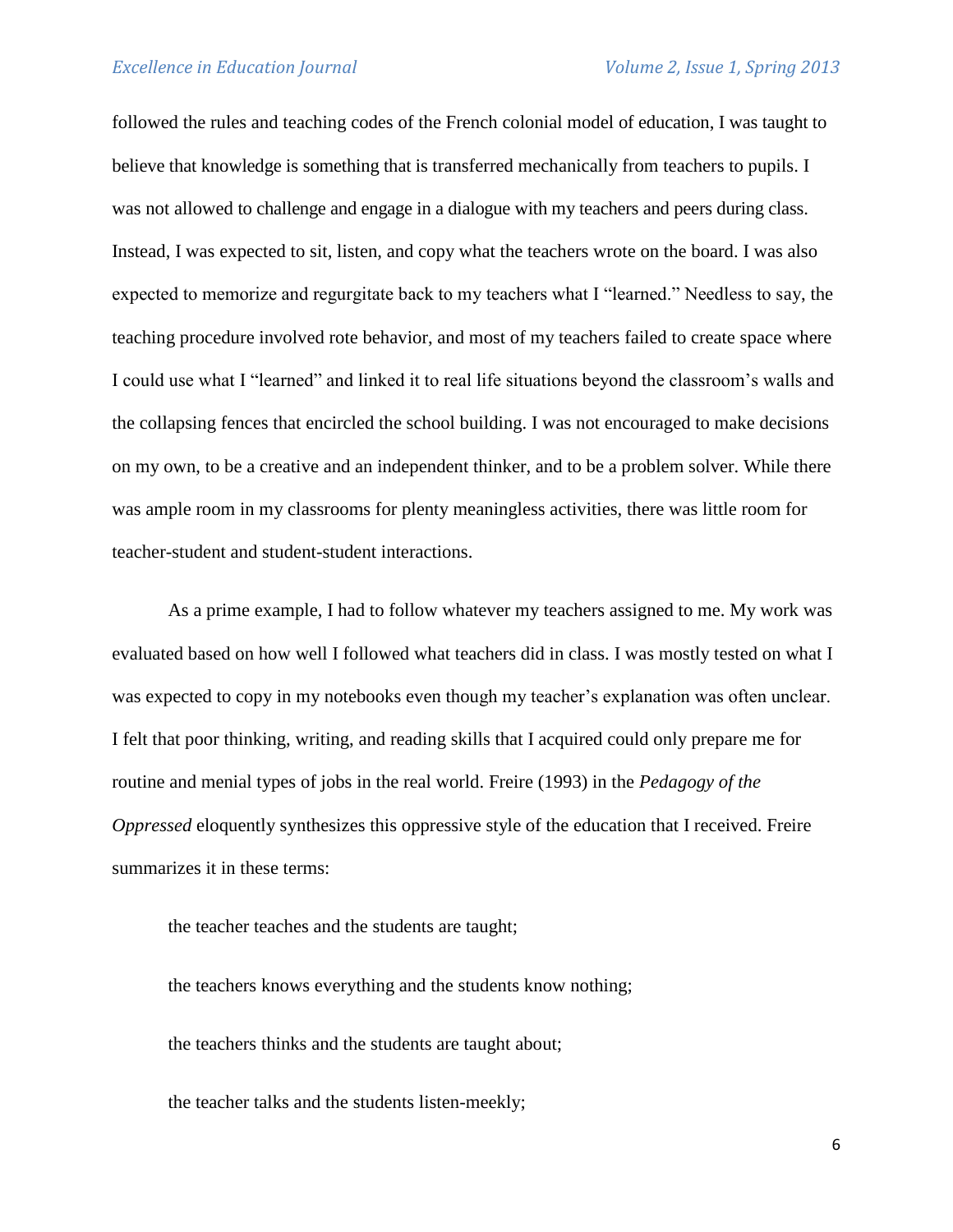the teacher disciplines and the students are disciplined;

the teacher chooses and enforces his choice, and the students comply;

the teacher acts and the students have the illusion of acting through the action of the teacher;

the teacher chooses the program content, and the students (who are not consulted) adapt to it;

the teacher confuses the authority of knowledge with his or her own professional authority, which she and he sets in opposition to the freedom of the students; the teacher is the Subject of the learning process, while the pupils are mere objects. (p.

54)

Similarly, in *Cries from the Corridor* McLaren (1980) describes the horrible and antidemocratic conditions in which poor urban school students are expected to learn. McLaren argues these students often have to memorize and regurgitate to teachers what they "learn" via rote teaching and learning mechanisms. Those who manage to do so are usually considered the best students. At some point during my high school and college years, I was perceived like one of these students, for I managed to regurgitate to my teachers what I was taught in my classes. It was not until I came across and read avidly a book called *Emile Ou de L'education* written by a French writer named Jean Jacques Rousseau that I realized I was being mis-educated. Specifically, thanks to this book, I was finally able to draw the conclusion that the form of education that I was receiving from my teachers was essentially domesticating my mind. The overarching argument Rousseau (1966) makes in *Emile Ou de L'education* is that pupils should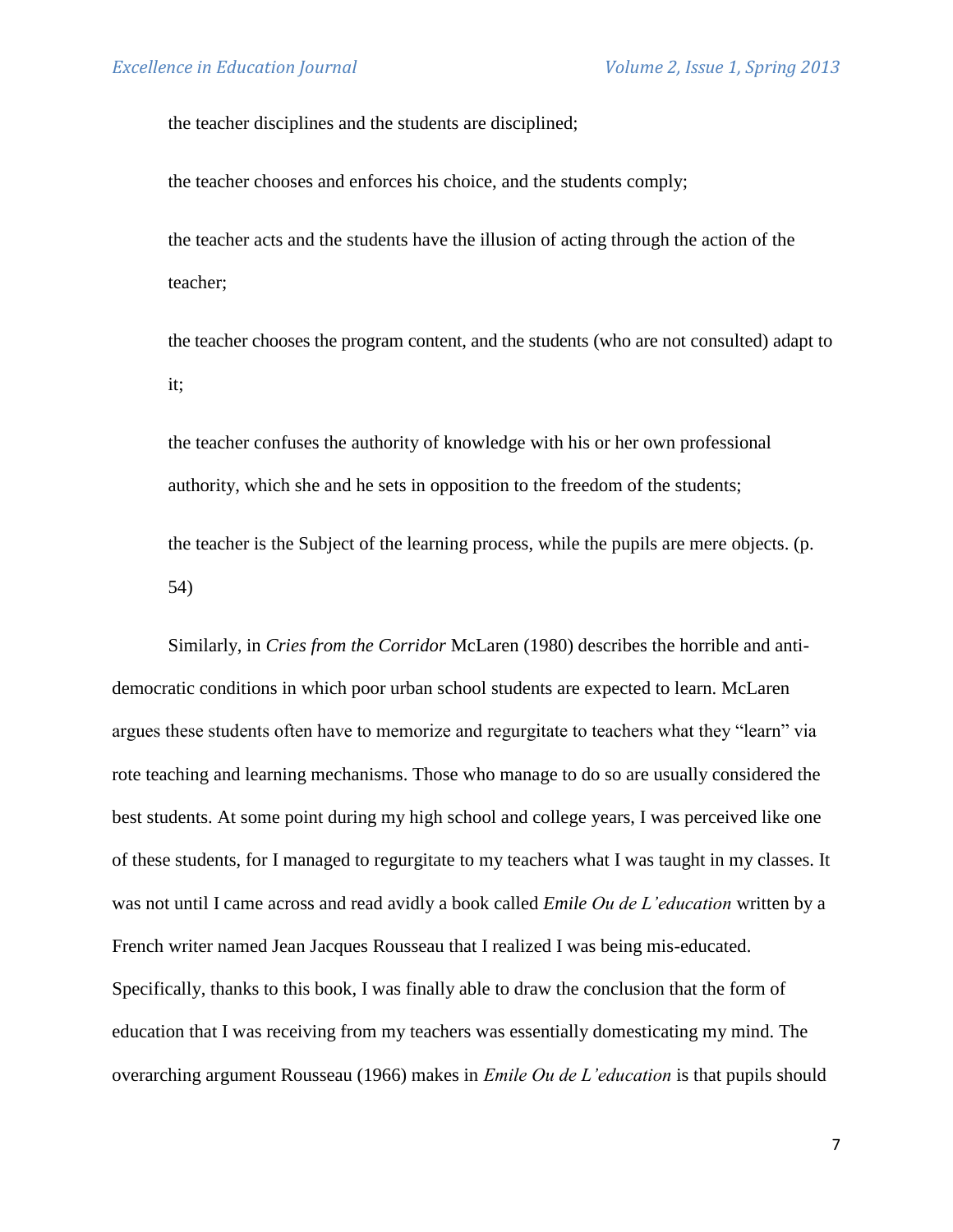be allowed to learn at their own pace and should not be expected to engage in any learning endeavor that is abstract and meaningless to their life. Education in this sense is conceived as a self-discovery learning process where pupils explore their learning without any forcible control of a teacher. Kneller (1964) captures Rousseau's philosophy of education and states:

[Rousseau] stated that it was useless to expect a child to indulge abstract intellectual pursuits until he had reached the age of reason. Instead, a child should learn the things that he is capable of understanding through personal discovery. Followers of Rousseau urged teachers to connect what the child learned in school with what he would experience at home in his community, that is, to connect education and life. (pp. 104–105)

Although later in my learning curves I partially rejected Rousseau's view on education, at that time I found his radical philosophy of education refreshing and inspiring, especially after being mis-educated by almost all my high school and college teachers. I later refuted some of Rousseau's view on education because I felt and still feel that it is essentially a laissez-faire learning style that he consciously or unconsciously promoted through his book, which is worth reading nonetheless. Unlike Rousseau, I believe that if students are to learn, they need to be clearly guided and challenged by their teachers, although there are people who manage to learn on their own. However, even the so-called autodidacts do not construct knowledge alone. They do so collectively with others, whether it be in school settings or other settings.

Furthermore, before I became familiar with the scholarly work of the Russian philosopher Bakhtin (1986), the American educator John Dewey (1997), and the Brazilian educator Paulo Freire (1993) who believe in co-construction of knowledge, my learning experience had already taught me that knowledge is constructed collectively. In other words, I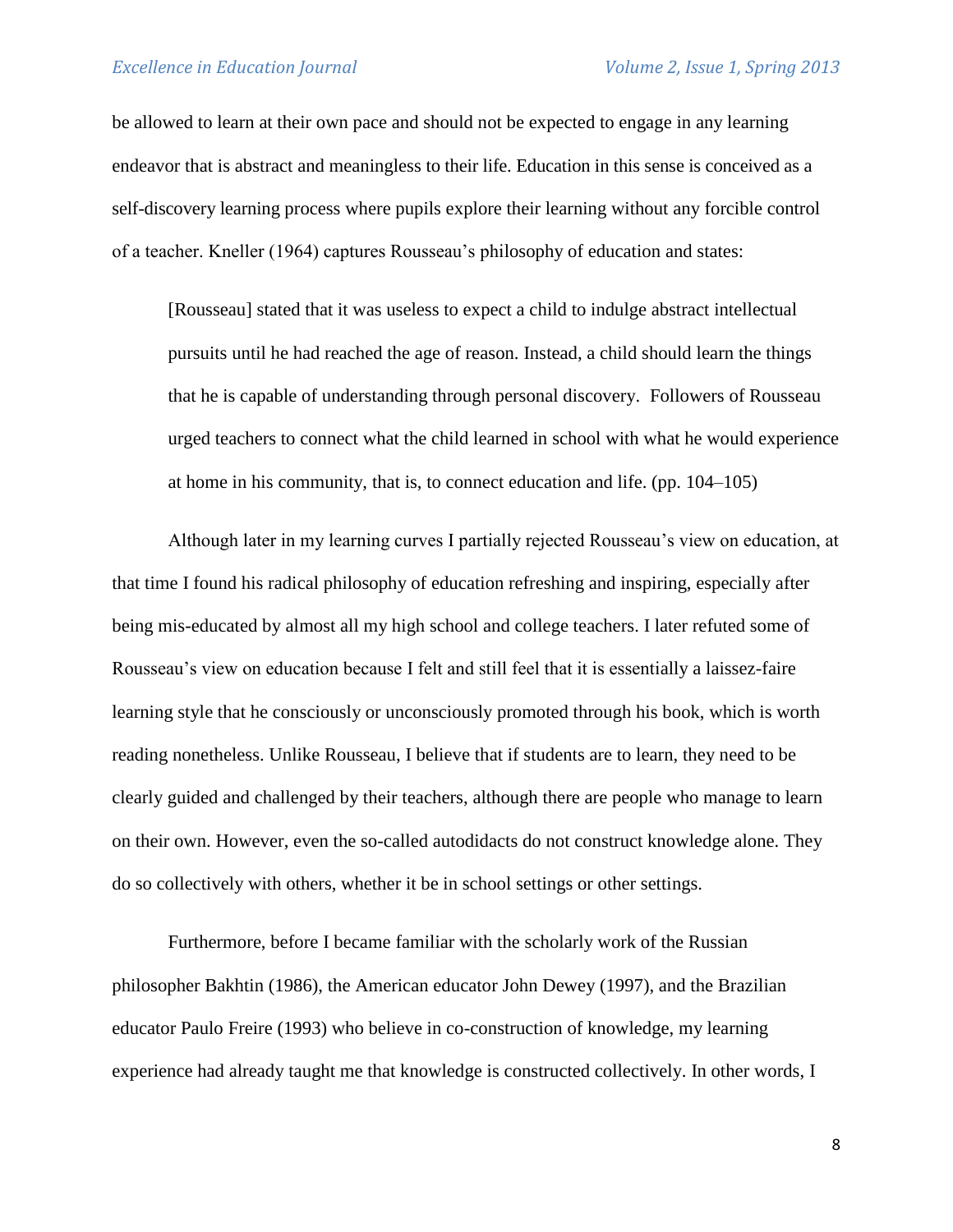already knew before being introduced to the work of these theorists that knowledge is not something that is automatically passed on from a teacher, who is believed to know everything, to a student, who does not know much or, worse yet, does not know anything.

Centuries before Dewey, Freire, Plato and Socrates already illustrated for us that knowledge is dialectically constructed through dialogue between teachers and students, and/or mentors and mentees. Plato (1992) demonstrated in *the Republic* that through open dialogue, a mentee learns from his/her mentor and vice versa. The dialogue in which he and Socrates engaged in is a case in point. By creating space for a genuine dialogue between him and his mentee, Plato, Socrates does not merely guide, teach, and challenge Plato, but he also learns from him. Although one might think that he is playing the role of a master, by dialoguing with his mentee, Plato, Socrates learns from him in the process. In my view, teachers' philosophy of education and teaching practices should reflect the dialogical learning relationship that Socrates and Plato established between themselves as teacher and pupil. In other words, as Kneller (1964) argues:

The Socratic method is the ideal mode of education, since by it the student learns what he personally asserts to be true. The teacher-pupil relationship becomes intimate and personal. The teacher persuades the student to think by questioning him about his beliefs, by setting before him other beliefs and thus forcing him to probe the workings of his own mind. In this way the student accepts the truth, but only because it is true for him. (p. 70)

## **My Evolving Philosophy of Education and Teaching**

My philosophy of education is grand yet simple. I believe that teachers first and foremost ought to be aware of what they are teaching students to become. In other words, before engaging in the act of teaching, they need to ask themselves questions such as: Am I going to teach my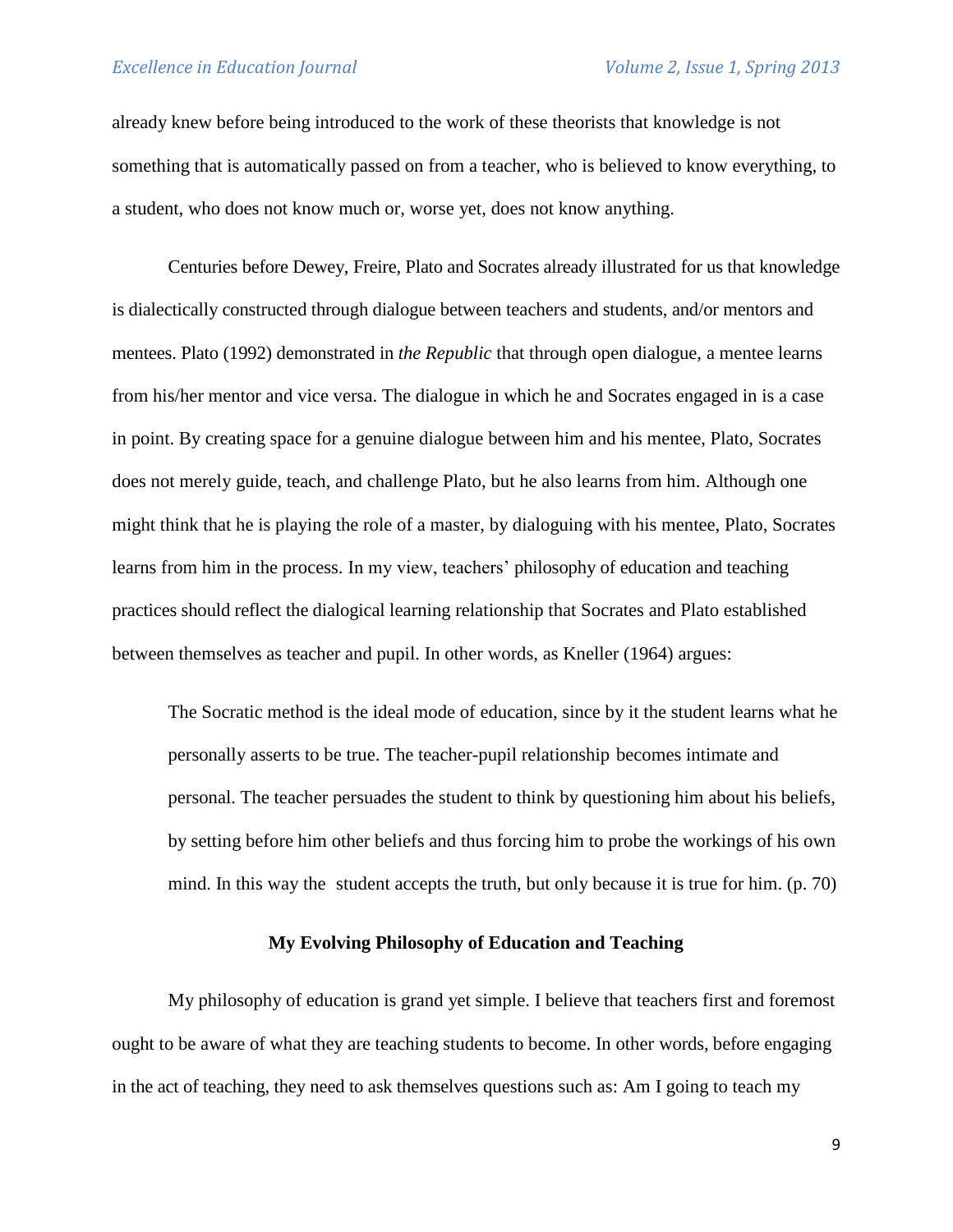students a set of fragmented knowledge and how to regurgitate it to people as tangible evidence that they are "smart" and prepared to meet certain academic, intellectual, and professional expectations, and fit certain social norms? Am I going to help them develop critical thinking skills to dismantle this set of fragmented knowledge and reconstruct it based on their prior knowledge, lived experience, imagination, and own understanding of it? Am I going to encourage my students to take intelligent risks informed by their intellectual curiosity and personal interests? Or am I going to censure their learning by expecting them to open up their mind and fill it up with a pre-packaged information and knowledge that I prepare for and impose on them? Am I going to encourage them to interrogate that information and knowledge and to figure out what piece of it they can relate to their interests and goals? Am I going to single them out in my class for daring to question what I teach them and for disagreeing with my teaching approach and philosophy of education?

More importantly, am I am going to be willing to engage in a dialogue with them to find out more about their previous learning experience, different approaches of teaching and philosophy of education, and be open to learn from them new ideas about learning and teaching? Or am I going to be continuously stuck in my comfort teaching zone expecting my students to passively receive and repeat like parrots the knowledge that I pass on to them? Am I going to cultivate the intellectual and moral courage, the respect for human intelligence, and self awareness so I am prepared to treat my students as intellectual beings who have the innate ability to think critically, reflect actively, decide for themselves, and with whom I can deconstruct knowledge while, at the same time, constructing new ones in the process?

Teachers guided by a progressive philosophy of education help students develop creative and critical thinking skills to continuously question their own learning, which should always be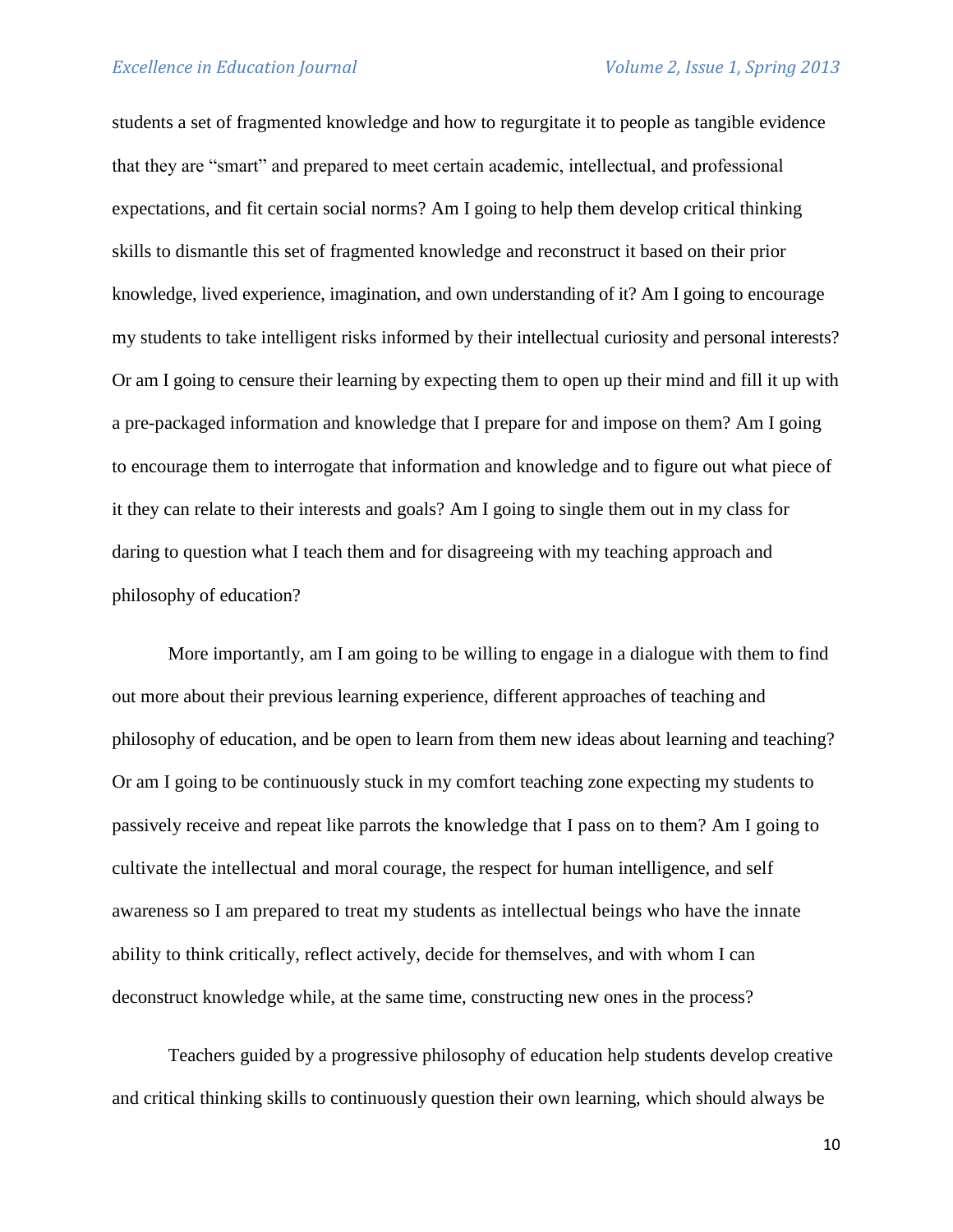in the making. These teachers assume a responsible task to help their students understand that education is not how about many theories they "learn" through rote memorization. Rather, it is about challenging students to interrogate, constantly search, and figure out how these theories come into being; how they can connect them to their interest, intellectual needs, and life; and how they can use these theories to effect social change. Teachers who teach students to become critical and independent thinkers also take on a gigantic teaching task to help their students develop sociopolitical, cultural, and historical awareness and consciousness to challenge social norms, instead of preparing them to become mere docile adapters to these norms. Equally crucial, progressive educators are the ones who urge students to discover their own path through continuous search and exploration of novel ideas while providing them with genuine support and mentorship.

What students are expected to learn in school is meaningless to the extent they are not able to read their own meaning into it, that is, linking their own experience and interests to it. Students study and learn best when the relevance of what they study or are expected to learn is made clear to them or, better yet, when they themselves see its relevance to their intellectual interests, needs, or curiosity. Stated otherwise, something is meaningful to students so long they feel they can connect it to their own real-life situations and those of others.

Since their real life situations might change as they go through higher stages in their academic and intellectual journey, students ought to be encouraged and helped by their teachers to cultivate intellectual flexibility and openness to try novel ideas, deconstruct prior ones, construct news ones, and take on new challenges. Their teachers ought to help them develop intellectual awareness so that they understand that the knowledge they acquire, as a result of personal intellectual search and interaction with their teachers and peers, is not a fixed entity.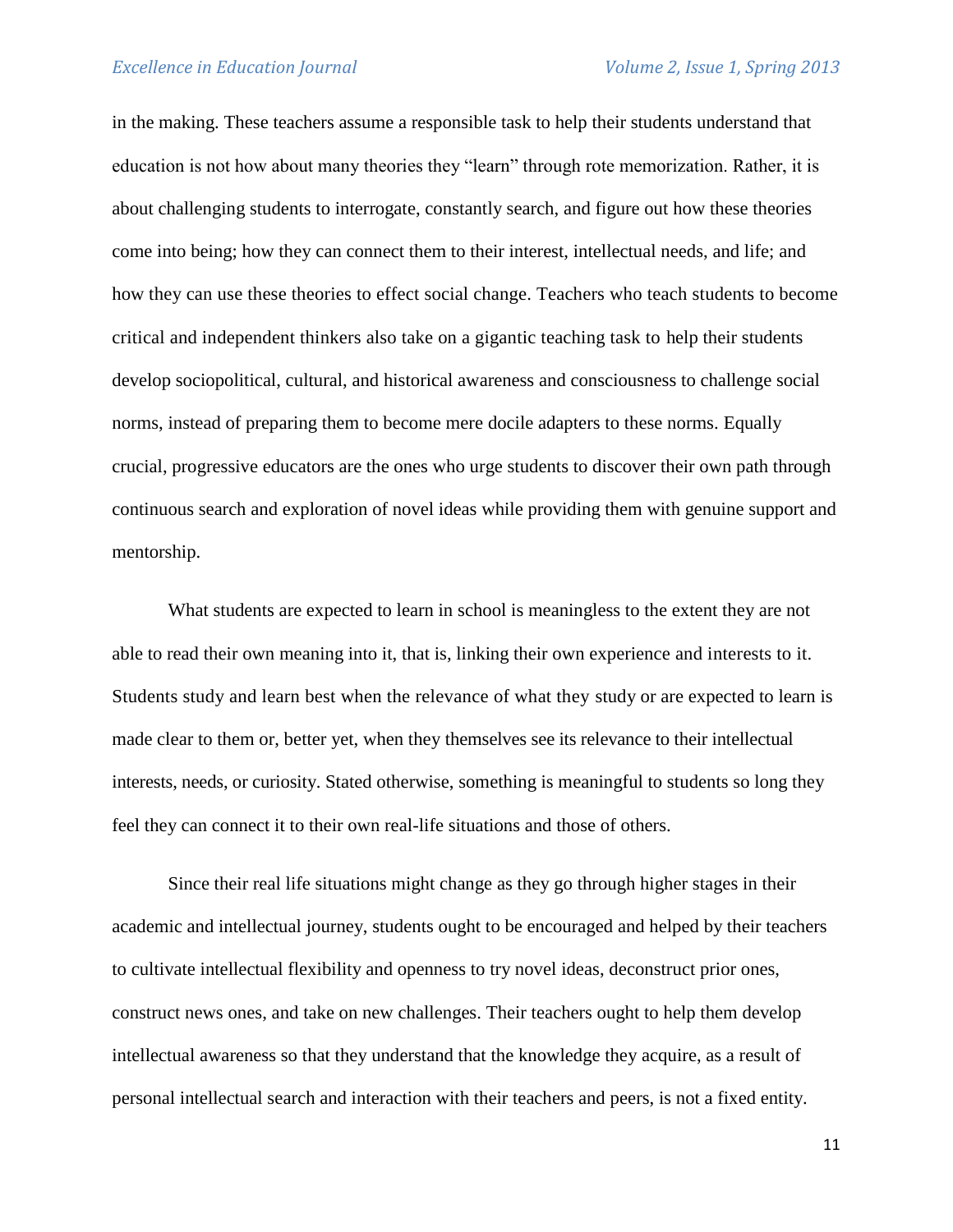Simply stated, they need to fully comprehend that knowledge is not like a beautiful piece of art they buy at an art studio, take it home, hang on the wall in their living room, and leave it there. Rather, knowledge is acquired through social, cultural, and historical transactions with people and exposure to varying sources of literature. While knowledge should be highly appreciated and valued, it needs to be continuously expanded on, re-examined, questioned, and constantly put to tests.

As noted earlier, students should not be expected to develop all these critical skills on their own. They ought to receive assistance and guidance from their teachers. However, in order for all this to be a reality, educators need to make a conscious effort to reach out to and know their students, which can only be possible through genuine dialogical relationships. Knowing their students will enable educators to have a sound understanding of their learning styles, their cultural, linguistic, and historical repertoires, their prior knowledge, and how to help them build on that knowledge. Building on students' various repertoires and prior knowledge facilitates the learning process of students and the teaching practices of teachers and most importantly validates students' identities while strengthening their confidence and self-esteem.

Equally important, teachers have a professional and moral obligation to find ways to make the school curriculum accessible and meaningful to students whose backgrounds might not match with the content of this curriculum. In other words, since education is the essence of life but not the means and the end to it, therefore in order for students to be able to relate what they learn in school to their lived experience, school materials should be based on real life circumstances, but not on abstract ideas. To this end, it is critically important that students and teachers collectively question how school materials and curricular are selected and developed; what shapes them and where they come from. It is equally imperative that they interrogate which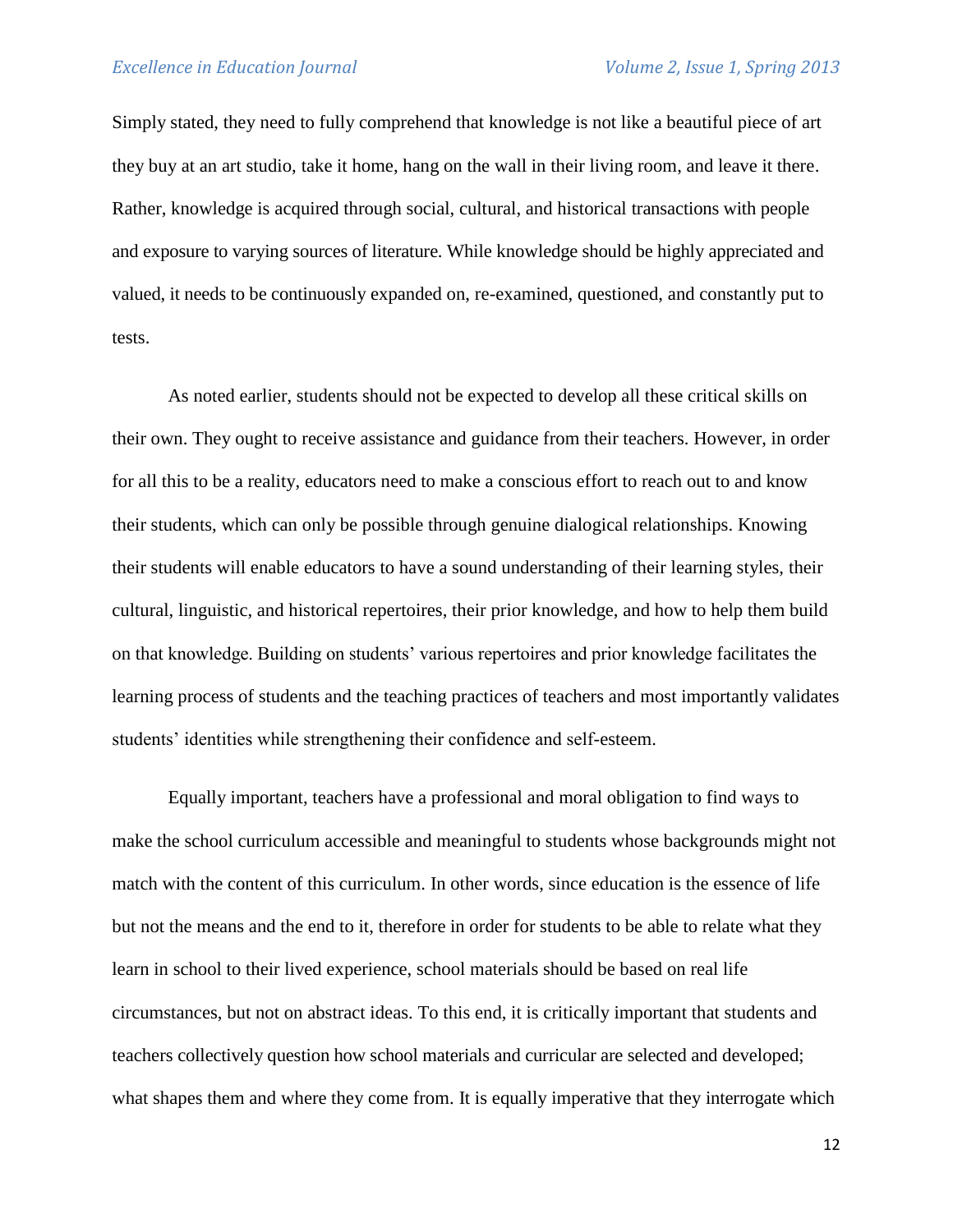voices are being represented in these written curricular, as occupied and colonized students' voices often are not represented in the learning materials they are often required to use in class.

Since "the curriculum is often seen as the driving force for instructional practice, the framework within which day-to-day decisions are made" (Auerbach, 1995, p. 15), should not school materials, such as textbooks and school curricula, then emerge from students' world and lived experience? In other words, should not school curricula student-centered to allow space students' active participation and interaction with other students and teachers? As Auerbach (1995) maintained, when teachers "start from the students to the curriculum rather from the curriculum to the students" (p. 16) students are able to arrive to construct their own knowledge and act upon it.

Drawing on Auerbach's contention above, I argue that in order to understand what fundamentally causes the mis-education of students, it is educationally vital that one looks closely at what is going on in the classroom in terms of how teachers teach, interact with, construct or fail to construct knowledge with students. I am not implying here that the miseducation of students should be placed on teachers' shoulders alone because such an argument will take off responsibilities of the school system, policy makers and the government, and overlook other factors, such as the negative effects of the legacy of western colonialism and neoliberal education policies have had on the learning of students, particularly linguistically and culturally diverse students, and teaching practices of teachers, especially urban school teachers. However, teachers' teaching practices, attitude towards, level of trust in students, and level of investment in the learning of each student need to be taken into consideration, for arguably these factors play a crucial role in students' academic achievement.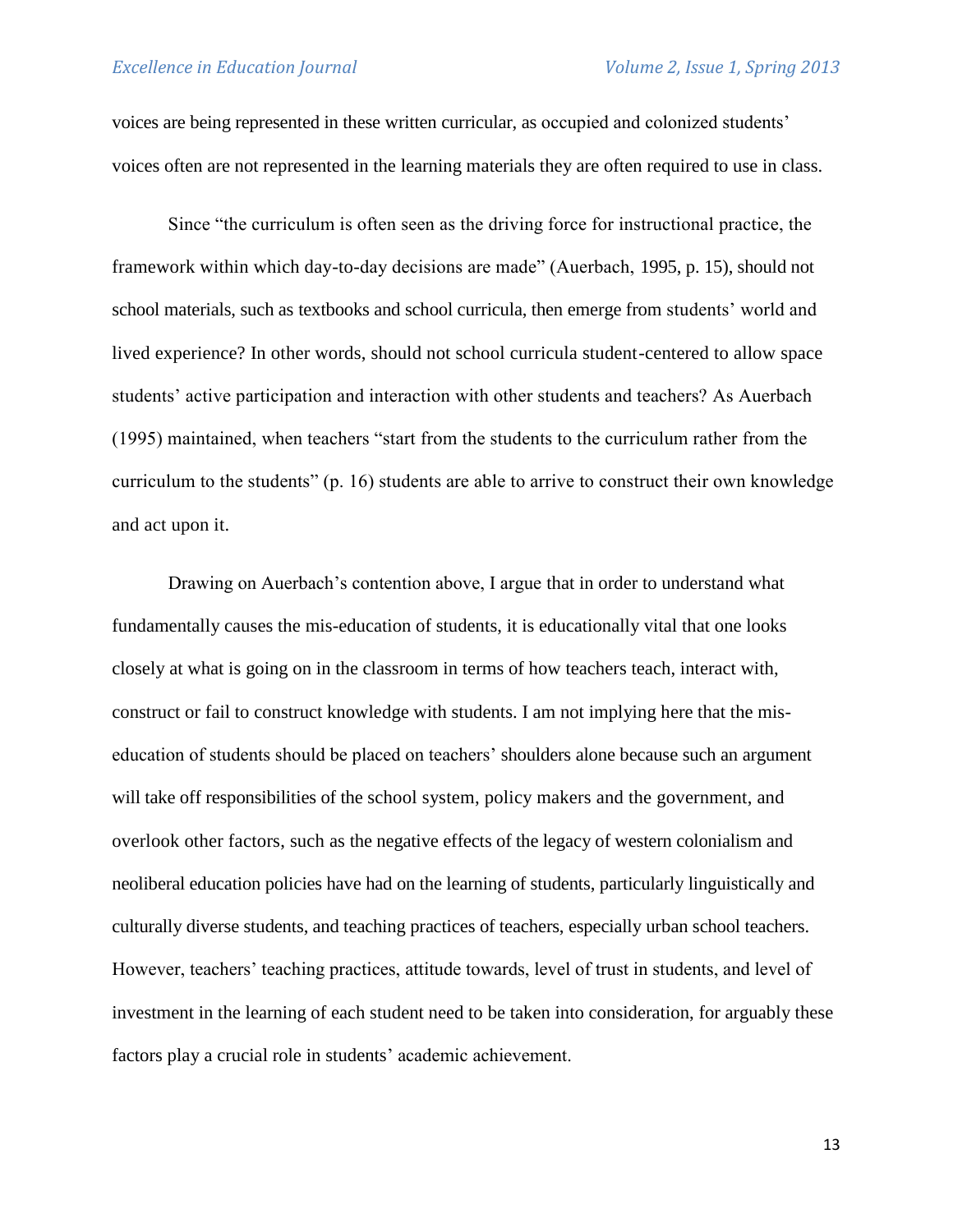## **Lessons Learned**

As a social justice educator, it took me a long time before I finally understood the vital role a culturally relevant and meaningful curriculum plays in student learning. It also took me a long time to understand how crucial it is to know first and foremost my students and use their prior knowledge as a building block in order to help them achieve academically. I come to that understanding through my personal schooling experience; the contact with the great works of Dewey (1997), Vygotsky (1978), and Freire (1993); the acquisition of various teaching methods and theories in multicultural education articulated by Nieto & Bode (2011) and Sleeter (2005); and through constant self-questioning on what kind of teacher I want to become and how I would teach my students to become what they want to be.

Before I became a teacher, I questioned myself as to whether I had the human understanding and political and cultural awareness to teach effectively. I also wondered if I had a strong enough sense of social justice, responsibility, and commitment to begin this long journey. This was when the immensity of the teaching profession seemed really challenging to me, for I knew whatever I taught my students in the classroom would impact their lives. These puzzling questions were left unanswered until I started teaching culturally and linguistically diverse students from poor working class background. Working with these students made me realize that I could not teach them these subjects without considering their cultural background and identity, which constitute an integral part of their learning process.

## **My Experience Teaching Linguistically and Culturally Diverse Students**

I taught minority students in the most marginalized high school in Boston, Massachusetts. This experience helped me better understand how racial and social inequality impacts the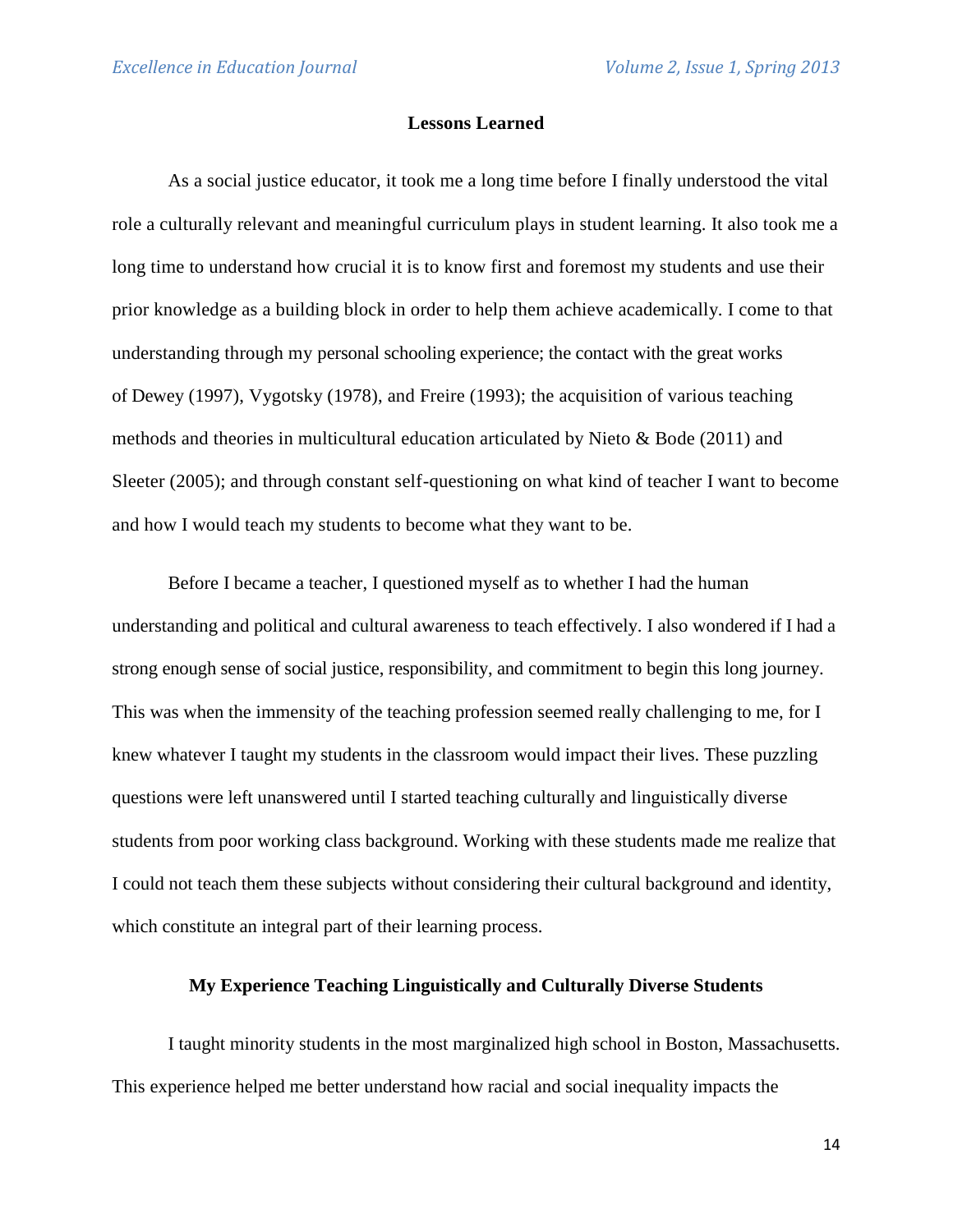learning and academic growth of poor minority students and poor White students. This high school was underfunded, so many caring and dedicated teachers had to teach their poor students of color and Whites under horrible working conditions. For example, school materials were scarce, consequently many of my colleagues and I had to use our own money to buy school supplies. Worse yet, many of us were forced to leave our teaching jobs because of budget cuts. I was one of the teachers who were laid off. I question why schools in poor neighborhood serving poor children of color and poor Whites are always the first ones to drastically suffer from state and federal budget cuts. Shouldn't these schools be the least affected by these cuts?

I was fortunate to be hired as a bilingual reading and ESL (English as a second language) teacher at a high school located in Boston, Massachusetts. This experience has shaped my teaching experience and philosophy. I remember the intensity of inner fear that I experienced when I first became a high school teacher, especially during my first year. Though my Master's degree provided me with the necessary critical and analytical tools to look at the world with a critical eye, I did not feel that it prepared me to teach. Consequently, during my first year as a teacher I experienced much fear that nearly paralyzed me. I incessantly questioned myself if it was ethical to dare teach students, especially marginalized groups of students, as I did not feel adequately prepare to do so. Suddenly, this type of self-questioning led me to reflect on many illprepared teachers that I had in high school and even in college. I did not learn much from them. Hence, I did not want to reproduce what I was done to me: being mis-educated by poorly prepared teachers.

However, I was and am still sure that I have much love and passion for teaching and, more importantly, for co-constructing knowledge with students. Such passion and love enabled me as a first year teacher to make the effort to find enough humility in myself to reach out to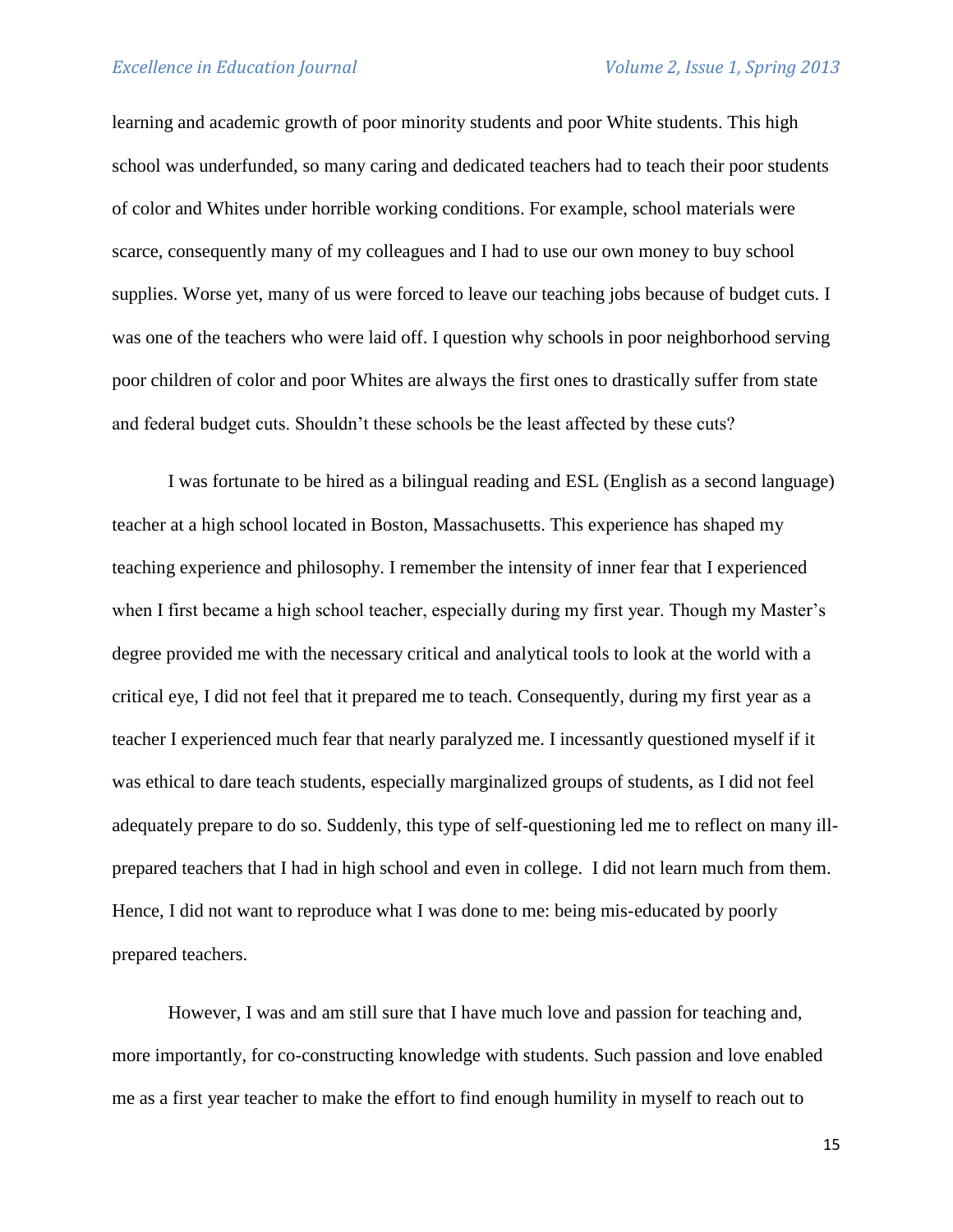colleagues, especially those who had extensive teaching experience. Some of these colleagues tremendously helped me by sharing with me teaching material resources, while others served as my mentor.

For example, during my first and second year as a high school teacher, I asked two of my colleagues, who were like mentors to me, if I could go to their classrooms and observe how they taught. They both happily honored my request. They also came to observe my class while teaching. They gave me constructive feedback on my teaching methods. In fact, one of them invited me to come to his class during recess, so that he could share with me some of his teaching methods and strategies, which I experimented in my reading and ESL. These two colleagues were very kind, friendly, and welcoming, and showed genuine concern for their students who were from poor working class background and living in marginalized neighborhoods. However, I would soon be disappointed by one of them who made a value judgment about one of his students. He said that his student, who apparently was not doing well in his class due to a temporary language barrier and cultural shock, should drop out of high school and go learn how to be a mechanic because he did not think that this student was college materials. His judgment suggested that he had very low expectations for this student.

As a teacher I felt hurt. It was sad to hear such a harmful comment from a colleague for whom I had much respect and to whom I was and am still grateful for his mentorship when I needed it the most. At first, I wondered whether I should distance myself from him because of his insensitive comment, which is, in my view, a deficit view about his student. Because my colleague was white and middle class and this student was black from a poor working class background, the idea of him being possibly racist and classist inevitably crossed my mind. I challenged such a thought, however, asking myself: Could a teacher like my colleague, who said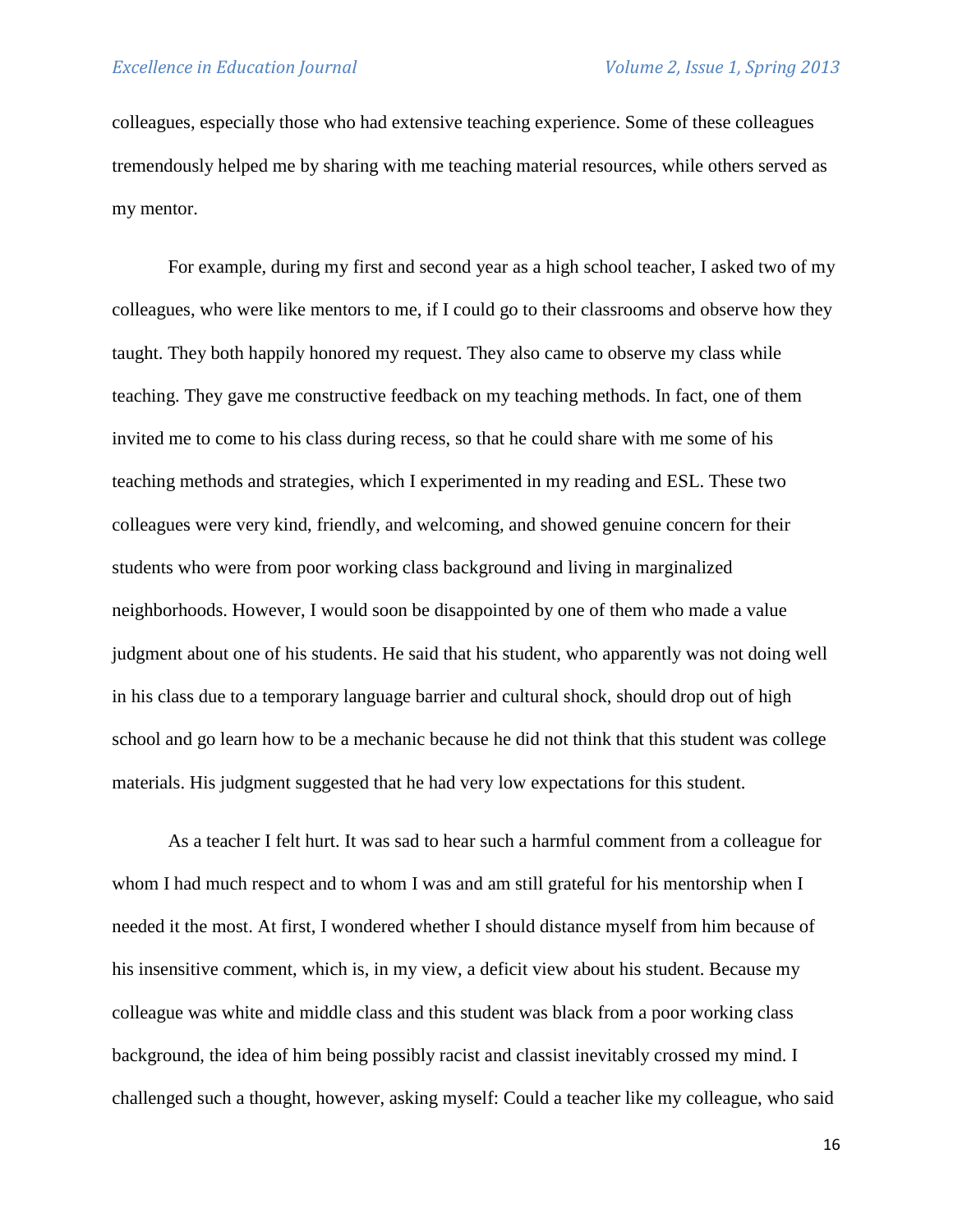that he cared for his students, be racist and classist? I am still puzzled by this question, to which I have not yet found an answer.

Reflecting on the example of my former high school colleague, I felt that by remaining silent I was in complicity with my colleague's dehumanizing way of looking at his student's potential. I regret not having taken a stand for this student by challenging my colleague's comment. In my mind, by choosing to not challenge him I thought I was trying to be tolerant and respectful to him as a dear colleague and a mentor.

Now reflecting back on this professional experience as an educator, I have come to the conclusion that teachers who are biased and lack political and cultural awareness can negatively affect students' self worth and the course of their learning. In other words, a teacher can psychologically and educationally break his or her students in small pieces, especially those working in schools that are colonial-based and corporate driven. Echoing Freire, I argue that my colleague's comment about this student suggests that he did not have a humanizing approach of education. Freire and Betto (1985) states, "A humanizing education is the path through which men and women can become conscious about their presence in the world. They way they act and think when they develop all of their capacities, taking into consideration their needs, but also the needs and aspirations of others" (pp.14-15).

The majority of the students who attended this high school were African Americans and Cape Verdeans from poor working-class backgrounds. During my three years teaching at the high school, teachers were pressured to teach to the test. Students, including my bilingual students, were taking tests almost every two months regardless of their limited English skills. I constantly had to administer tests to my students. I was required to use a scripted curriculum to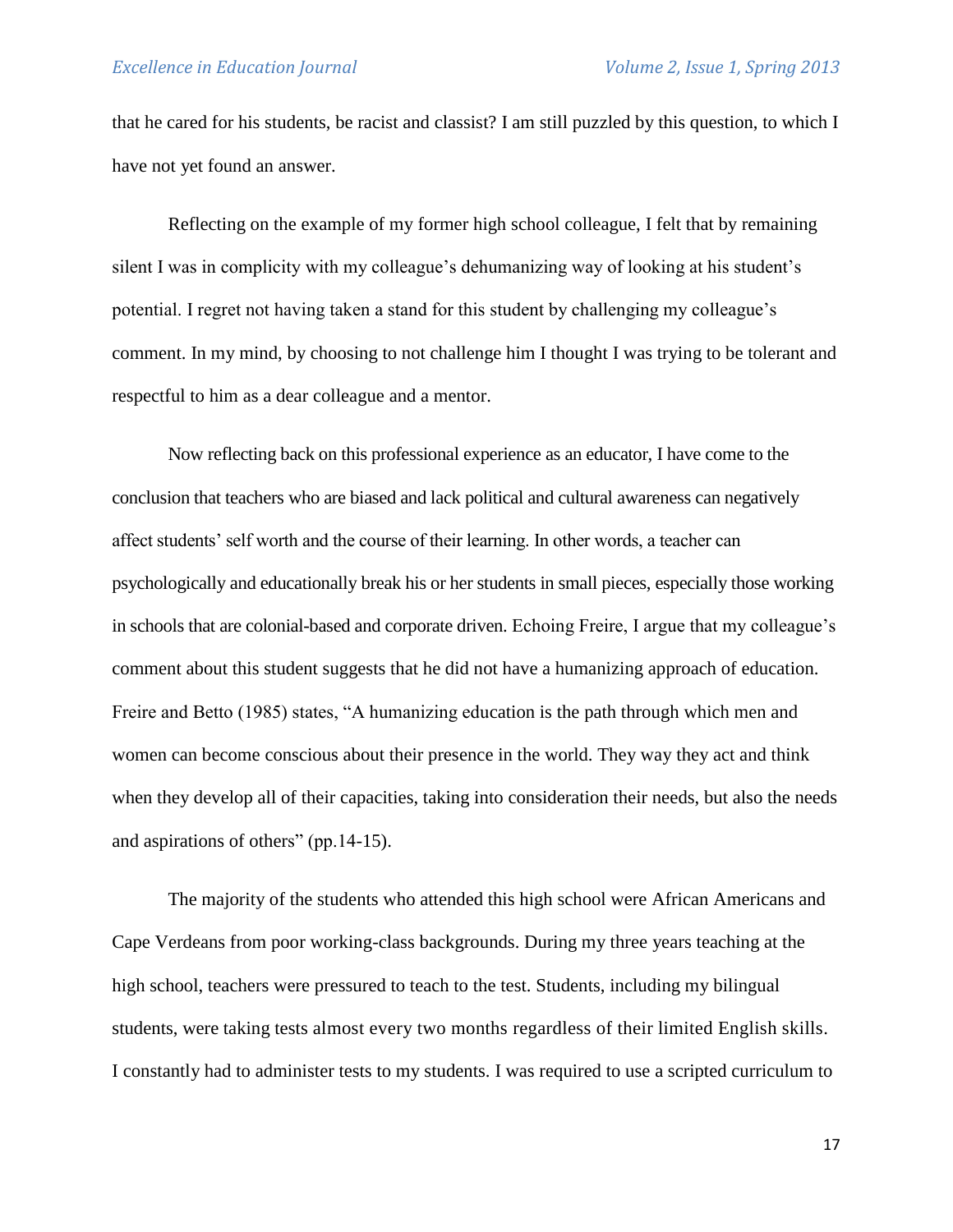teach my students how to read. The curriculum required giving my students a pre-test on Mondays and a post-test on Fridays. These tests were supposedly designed to help my students build on their vocabulary words. This curriculum did not allow me enough space to engage my students in sufficient critical literacy activity. Despite my opposition to these tests, I had to administer them to my bilingual students, including those who just arrived in the United States and could barely read, write, and speak English. In fact, in my class there were many students who did not receive formal education in their first language. For this category of students, taking these tests was much more painful.

When I was not under the surveillance of my supervisor and the school's assistant principals, who came to my class whenever they wished, I engaged my students in activities that I thought would be meaningful to their lives. For example, I knew that what I taught had to matter to them, therefore I incorporated in my lesson plans thoughts and ideas generated from their classroom group discussions. Writing exercises and class discussions were usually generated from the questions that I encouraged them to ask about their family, living conditions at home and in their neighborhood, and the socio-economic and political realities that they were facing in their daily lives. The concerns they expressed and questions they asked in class about these factors were part of the classroom experience. For example, my students were always eager to talk about their culture and experience as immigrants. Thus, to make what I taught in the classroom meaningful to them, I produced a unit about culture and immigration. They wrote short essays in which they compared their culture with American culture and talked about their experience as immigrants living in the United States. Repeatedly, I was amazed to see that all of my students were actively engaged in the class discussion and activities.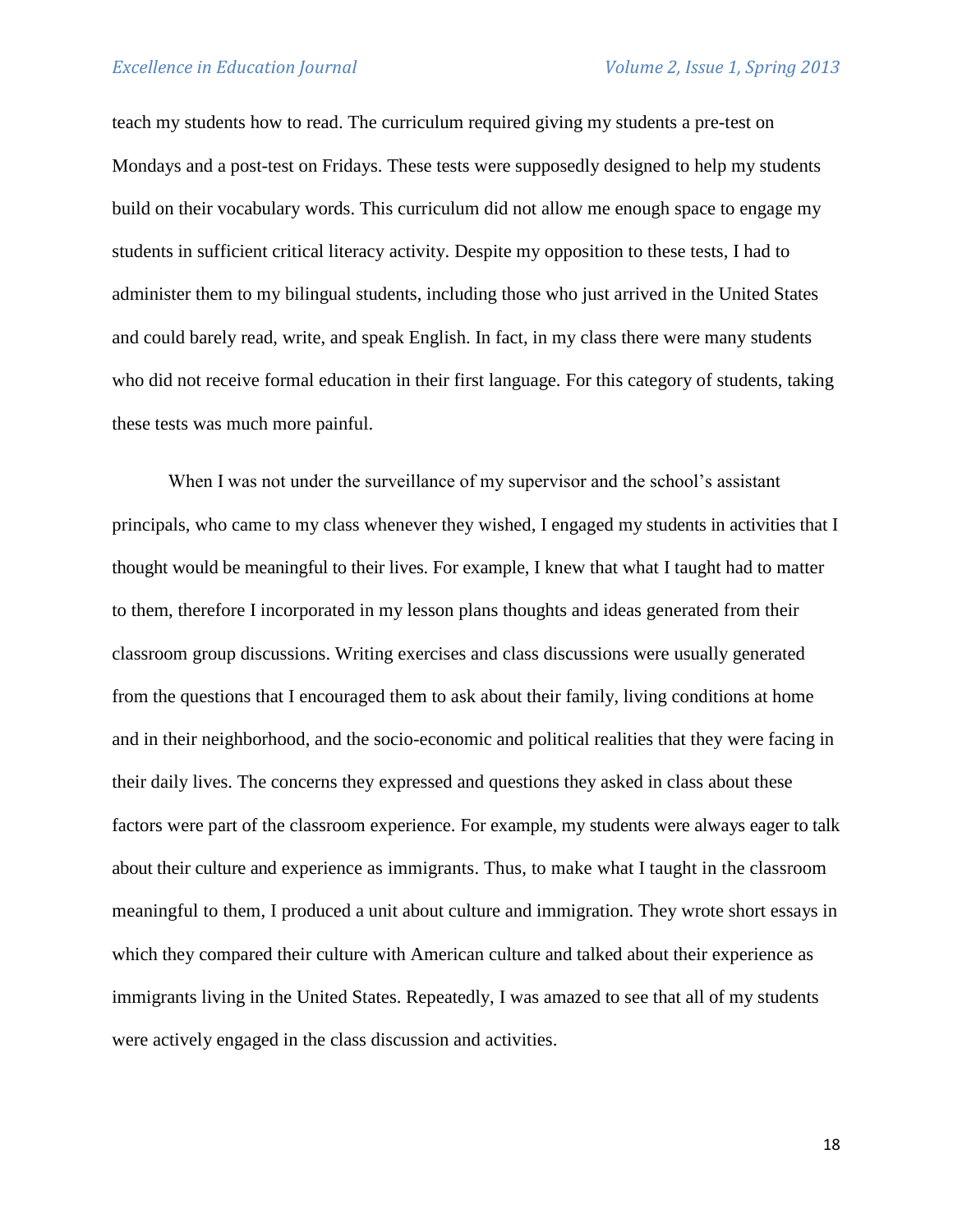As a result of this experience, I have learned that teachers have an obligation to find ways to teach their students what is practical and relevant to their lives. From this experience, I have concluded that it is crucial that the school system has well-trained educators who are capable of effectively teaching students necessary writing, reading, and critical thinking skills so they are prepared to face multiple challenges in the real world. Teaching students of various ethnic, cultural, linguistic, and social class backgrounds has made me fully aware that students need full support and encouragement from their teachers to preserve their cultural heritage and identity. This might help them connect with the past, make sense of the present, and prepare them for the future.

### **Conclusion**

It is hoped that my narratives in this essay about my learning and teaching experiences in a neocolonial, capitalist, test-driven school system would not discourage the reader from believing that educators, especially those who believe in social justice, can play the role of agents of social change by helping their students develop a language of hope to believe that the creation of a better school system and society is possible. It is also hoped that these narratives would not dissuade the reader that there are educators who have helped students develop a language of critique, which has enabled many to counter the negative consequences of the colonial legacy on their learning. Even though the neocolonial context of countries whose school systems continue to be affected by the colonial legacy entrenched in the capitalist system, many progressive teachers have risked their jobs to ensure that we have a democratic school system where students are treated fairly and are given the opportunities to fulfill their potential irrespective of their backgrounds. This is what has given hope to many teachers, parents, and students. We need to build on this hope for a better future where all students will have the opportunity to attend well-resourced schools and receive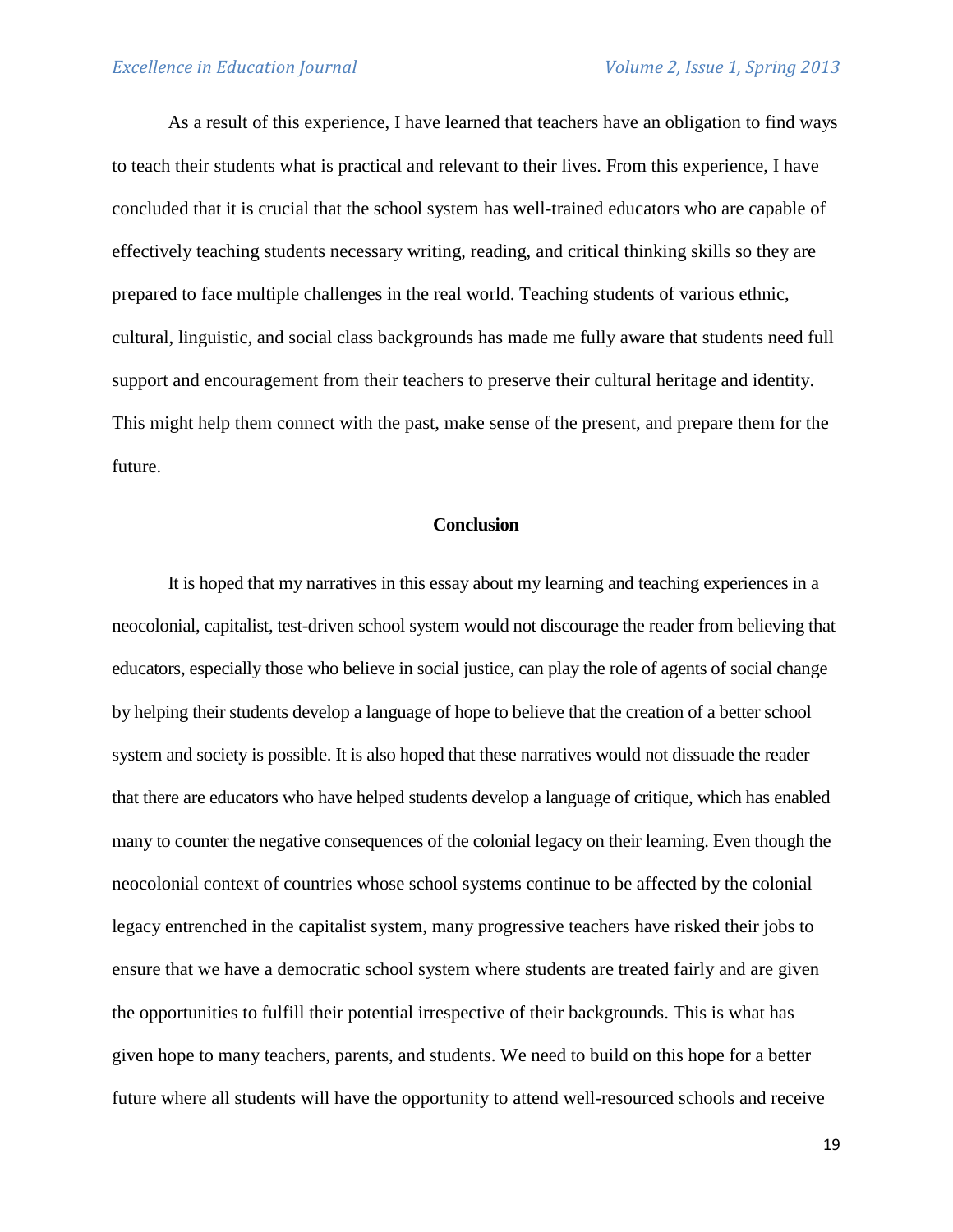high-quality education regardless of their cultural, linguistic, social class, and racial

backgrounds.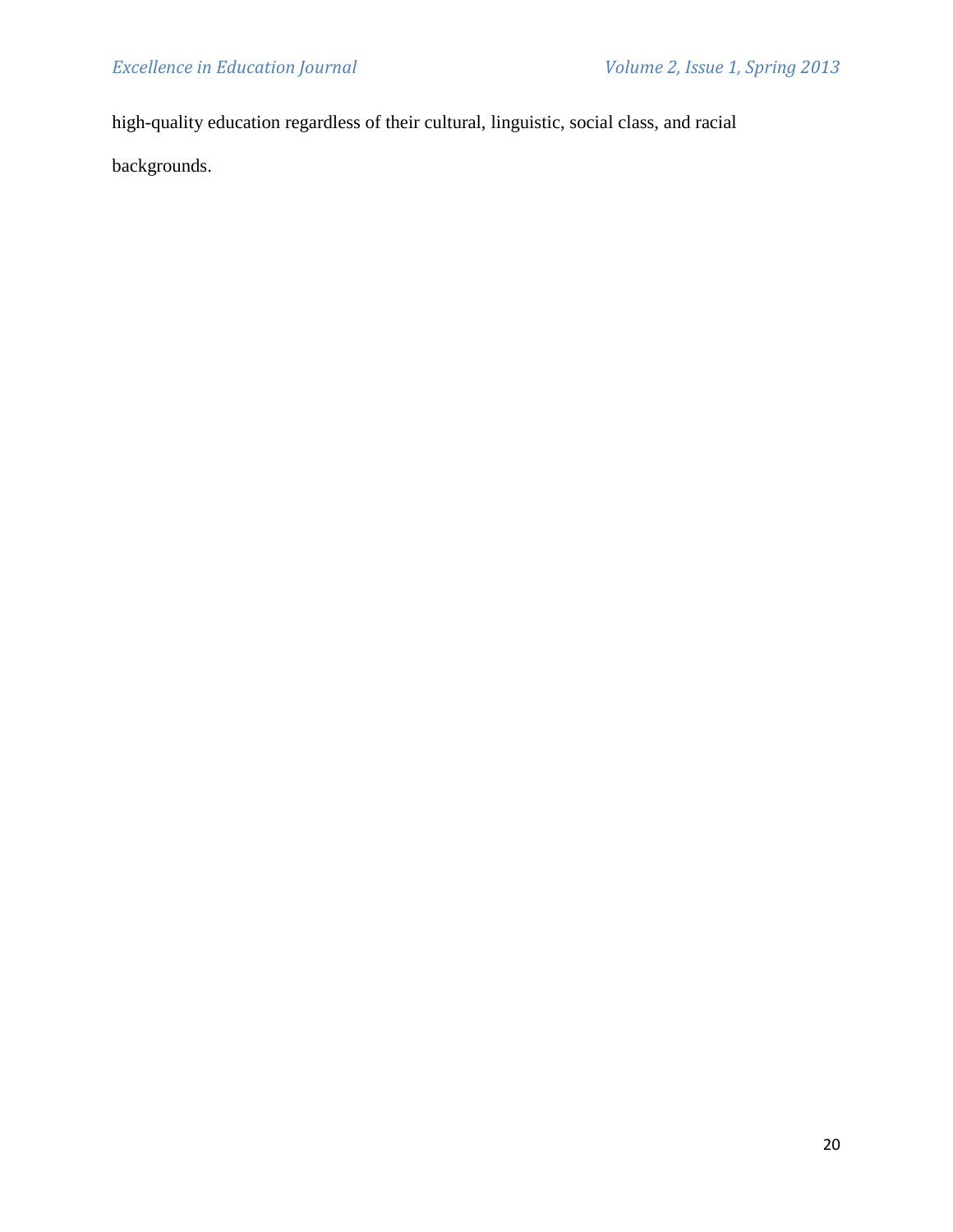#### **References**

- Auerbach, E. R. (1995). The politics of the ESL classroom: Issues of power in pedagogical choices. In J. W. Tollefson (Ed.), *Power and inequality in language education* (pp. 1– 18). Cambridge, MA: Cambridge University Press.
- Dei, G.J.S. (2009). "Afterword. The Anti-Colonial Theory and the Questions of Survival and Responsibility," In Arlo Kempf (Ed.). *Breaching the Colonial Contract: Anti-Colonialism in the US and Canada*. New York: Springer Press.

Dewey, J. (1997). *Democracy and education*. New York: Free Press.

- Fanon, F. (1965). *A dying colonialism*. New York: Grove Press.
- Fanon, F. (1963). *The wretched of the earth*. New York: Grove Press.
- Freire, P. (1993). *Pedagogy of the oppressed*. Trans. M. Ramos. New York: Continuum. Originally published in 1970.
- Kemph, A., & Dei, S. (2006). Anti-colonial histororiography: Interrogating colonial education. In G. J. Sefa & A. Kempf (Eds.), *Anti-colonialism and education: The politics of resistance*. Rotterdam/Taipei: Sense Publishers.
- Kneller, F. G. (1964). *Introduction to the philosophy of education*. New York: John Wiley & Sons.
- Loomba, A. (2002). *Colonialism/Postcolonialism: The new critical idiom*. New York: Routlege.

McLaren, P. (1980). *Cries from the Corridor*. London: Methuen.